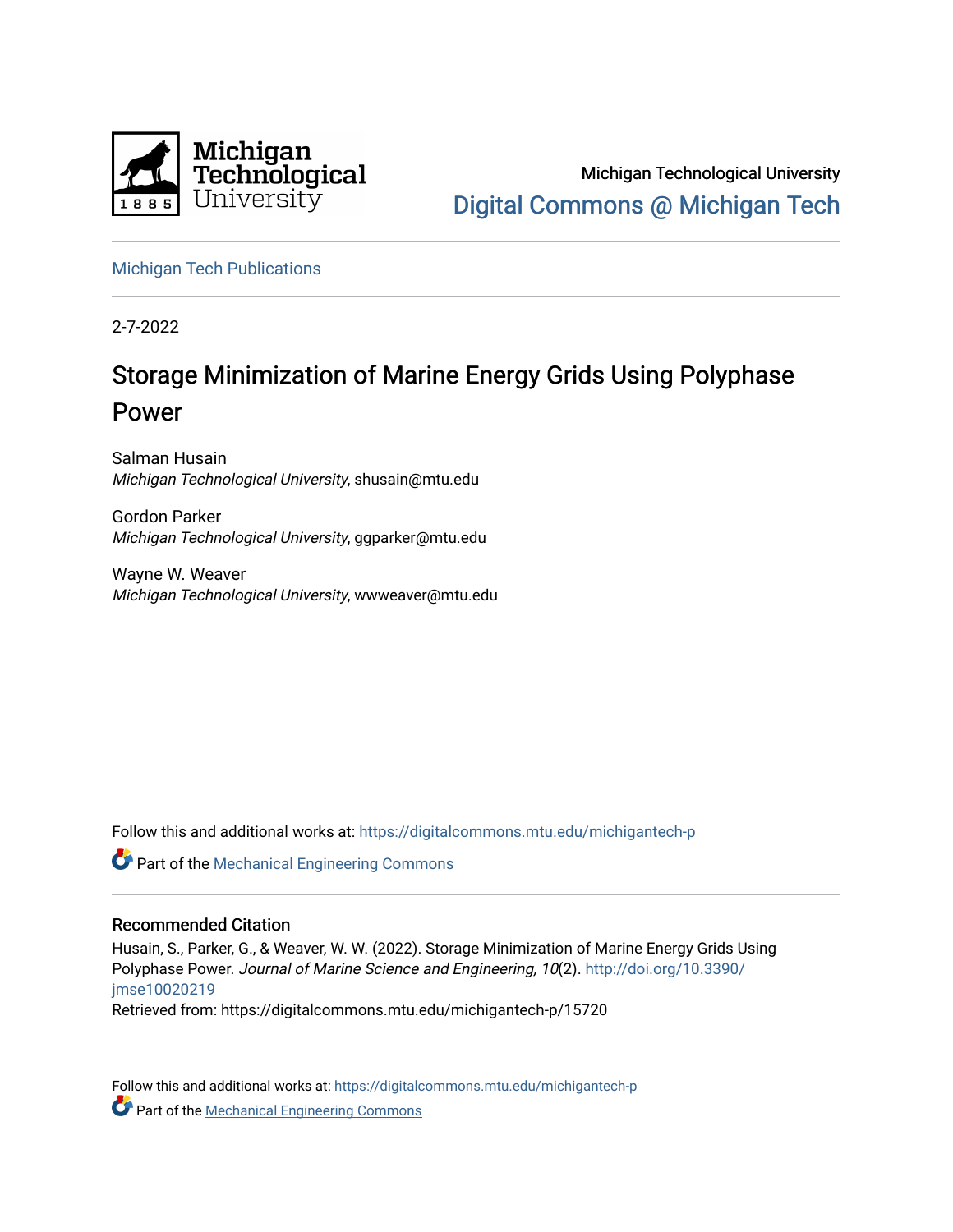



# *Article* **Storage Minimization of Marine Energy Grids Using Polyphase Power**

**Salman Husain \* [,](https://orcid.org/0000-0001-6044-2845) Gordon G. Parke[r](https://orcid.org/0000-0001-8503-6624) and Wayne W. Weave[r](https://orcid.org/0000-0002-3612-799X)**

Department of Mechanical Engineering, Michigan Technological University, Houghton, MI 49931-1295, USA; ggparker@mtu.edu (G.G.P.); wwweaver@mtu.edu (W.W.W.) **\*** Correspondence: shusain@mtu.edu

**Abstract:** Multiple wave energy converter (WEC) buoys can be used to establish a WEC arraypowered microgrid collectively forming a Marine Energy Grid (MEG). An oceanic domain with gravity waves will have significant spatial variability in phase, causing the power produced by a WEC array to have high peak-to-average ratios. Minimizing these power fluctuations reduces the demand for large energy storage by WEC array-powered DC microgrids while also reducing losses in the undersea cable to the shore. Designs that reduce energy storage requirements are desirable to reduce deployment and maintenance costs. This work demonstrates that polyphase power in conjunction with an energy storage system can be used to maintain constant power. This work shows that an *N* WEC array geometry can be designed to reduce the energy storage requirements needed to mitigate the power fluctuations if the WEC array produces constant, polyphase power. Additionally, the conditions that identify the wave frequencies and control the effort needed to produce polyphase power are developed. This paper also shows that increasing the number of WECs in an array reduces aggregate power fluctuations. Finally, WEC array power profiles are investigated using simulation results to verify the mathematical conditions developed for the three and six WEC cases.



**Citation:** Husain, S.; Parker, G.G.; Weaver, W.W. Storage Minimization of Marine Energy Grids Using Polyphase Power. *J. Mar. Sci. Eng.* **2022**, *10*, 219. [https://doi.org/](https://doi.org/10.3390/jmse10020219) [10.3390/jmse10020219](https://doi.org/10.3390/jmse10020219)

Academic Editor: Eugen Rusu

Received: 20 December 2021 Accepted: 1 February 2022 Published: 7 February 2022

**Publisher's Note:** MDPI stays neutral with regard to jurisdictional claims in published maps and institutional affiliations.



**Copyright:** © 2022 by the authors. Licensee MDPI, Basel, Switzerland. This article is an open access article distributed under the terms and conditions of the Creative Commons Attribution (CC BY) license [\(https://](https://creativecommons.org/licenses/by/4.0/) [creativecommons.org/licenses/by/](https://creativecommons.org/licenses/by/4.0/)  $4.0/$ ).

**Keywords:** marine energy grid;microgrid; energy storage system; polyphase power; marine structures; wave energy converters (WEC); complementary phase

### **1. Introduction**

Innovative marine microgrid solutions can support the energy demands of remote communities, scientific exploration, and establishment of Forward Operating Bases (FOBs). Monitoring and exploration of oceans can be supported by the deployment of offshore remote energy hubs such as WEC arrays and offshore wind farms. Marine Energy Grids (MEGs) can address the aforementioned issues by reducing the dependency on traditional energy grids while expanding the scope of scientific research and exploration. Persistent sensing of offshore environments requires a robust energy supply for powering marine energy hubs serving energy customers such as Ocean Observation Buoys and Underwater Unmanned Vehicles (UUVs).

A microgrid is a localized and controllable power grid that maintains a bus voltage, using energy generation assets and energy storage systems (ESS) while serving electrical loads demanded by customers [\[1](#page-11-0)[,2\]](#page-11-1). An islanded microgrid is isolated from any other grid as it operates at its most cellular level [\[1,](#page-11-0)[2\]](#page-11-1). Islanded microgrids can be networked with other microgrids or to the general grid. Such a network can be a modular network with interchangeable and switchable modules depending on the energy demands [\[3\]](#page-11-2).

A significant hurdle in mainstream adoption of marine energy is the lack of consensus and research in grid integration strategies [\[4](#page-11-3)[,5\]](#page-11-4). While wind and solar energy devices have largely achieved design convergence facilitating their grid integration strategies, marine energy and, especially, wave energy research is still exploring different devices and their respective grid integration [\[6\]](#page-11-5). Preziuso et al. presented a literature review on grid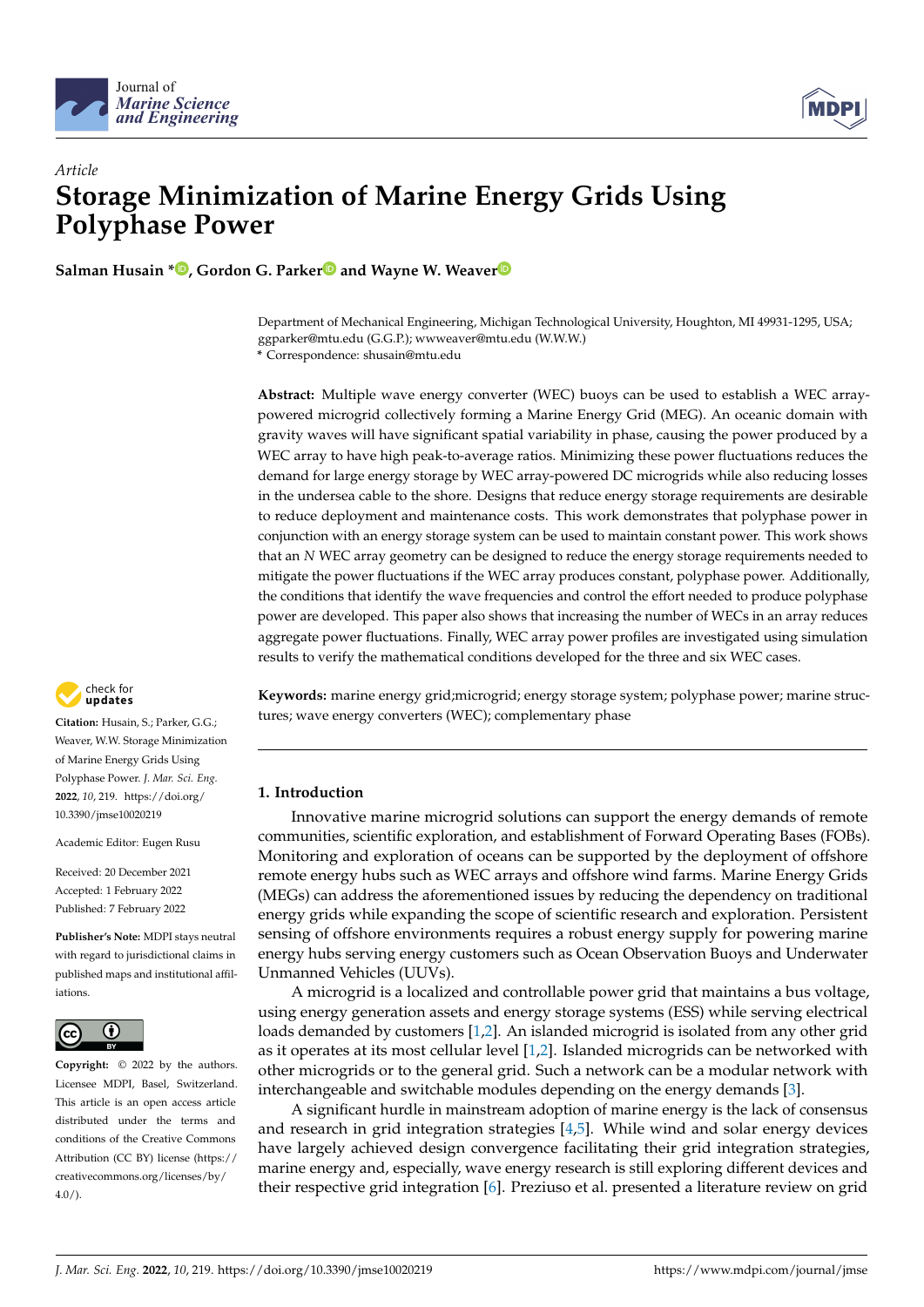integration of marine energy assets [\[5\]](#page-11-4). They surveyed the grid integration viability for wave energy, tidal energy, and ocean current energy assets. They further identified that the grid integration of marine energy assets requires arrays of multiple marine energy assets integrated as microgrids. The fluctuation of waves in nature causes power and voltage fluctuations in a WEC's Power Take-Off (PTO). The power fluctuations from a WEC can be mitigated by WEC array control [\[4\]](#page-11-3), aggregation of a large number of WECs in an array [\[5\]](#page-11-4), and using energy storage systems (ESS) [\[7\]](#page-11-6). WEC arrays that produce constant power are desirable as they (1) reduce storage requirements and (2) reduce transmission losses.

Sjolte et al. showed that ESS could reduce the WEC array's power fluctuation by as much as 18% [\[8\]](#page-11-7). They recognized that ESS is essential in mitigating power fluctuation in a MEG. They also analyzed the Levelized Cost of Energy (LCOE) and showed a cost analysis of using a battery as the ESS for a MEG operating at six different sea-states. Yu et al. showed that power smoothing techniques could reduce power fluctuation in a MEG by an order of magnitude and therefore can have a direct effect on the LCOE [\[9\]](#page-11-8).

The mitigation of power fluctuation using ESS for the WEC array microgrid can be accomplished using a battery as investigated by Stefek et al. [\[10\]](#page-11-9), a super-capacitor as proposed by Brando et al. [\[7\]](#page-11-6), or a hybrid of battery and super-capacitor as modeled by Parwal et al. [\[11\]](#page-11-10). Brando et al. base their ESS selection on power quality, bridging power, and energy management [\[7\]](#page-11-6). They also considered the charging and discharging response times of various ESS so that the microgrid's bus voltage can be maintained during power shortfalls. They control the microgrid such that the ESS is connected to the DC side of their circuit through a buck-boost chopper as the DC side interfaces with a three-phase AC grid (AC side) using a Voltage Sensitive Relay (VSR). The VSR control ensures that the active power transfer with the grid from the DC side is as constant as possible while the ESS absorbs the excess power produced instantaneously by the WECs or compensates for the shortfalls as needed to maintain the bus voltage. Zhou et al. presented a numerical framework for sizing ESS for WEC applications [\[12\]](#page-11-11). They also show that the dynamics and the motion-control of the WEC and control strategy of the electrical drive must be integrated to accurately model the ESS [\[12\]](#page-11-11).

The physical nature of oceanic waves entails phase offsets in the wave elevations received at individual members of a WEC array as a function of array layout. Rollano et al. quantified the effect of phase information on the power output of a virtual WEC array [\[13\]](#page-11-12). They compared the power output performance of a WEC array in a phase-averaging wave model using Simulating WAves Nearshore (SWAN) against a phase-resolving wave model FUNWAVE-TVD [\[14](#page-11-13)[,15\]](#page-11-14). A phase-averaging wave environment can be used for a WEC array with a large number of WECs because each WEC at a different location in the array has the opportunity to sample a different phase of the incoming wave to reduce the variability in the aggregate power [\[13\]](#page-11-12). However, they point out that power systems are vulnerable to large wave amplitudes, making a phase-resolved wave environment crucial in avoiding underestimating such wave events. Rollano et al. concluded that the phase-resolving wave environment is especially apposite for modeling arrays with a small number of WECs.

Tidal energy researchers have identified the theoretical advantages of using multiple tidal energy assets installed such that they produce staggered power profiles at mutually complementary phase differences [\[5\]](#page-11-4). The advantage thereof is that the sum of the power profiles generated at staggered phases is a relatively smooth power profile that can theoretically be a constant flat-line power profile. Giorgi and Ringwood used a multi-objective optimization to evaluate eleven tidal energy sites around Ireland such that the optimization simultaneously maximized the mean power and the minimum power while minimizing variance by minimizing the variance in the total power using two variables at each site: number of installed turbines and type of installed turbines [\[16\]](#page-11-15). Preziuso et al. remarked that the multi-objective optimization used by Giorgi and Ringwood often have conflicting objectives. Clarke et al. also acknowledged the practical challenges in generating staggered power profiles using tidal energy assets [\[17\]](#page-12-0).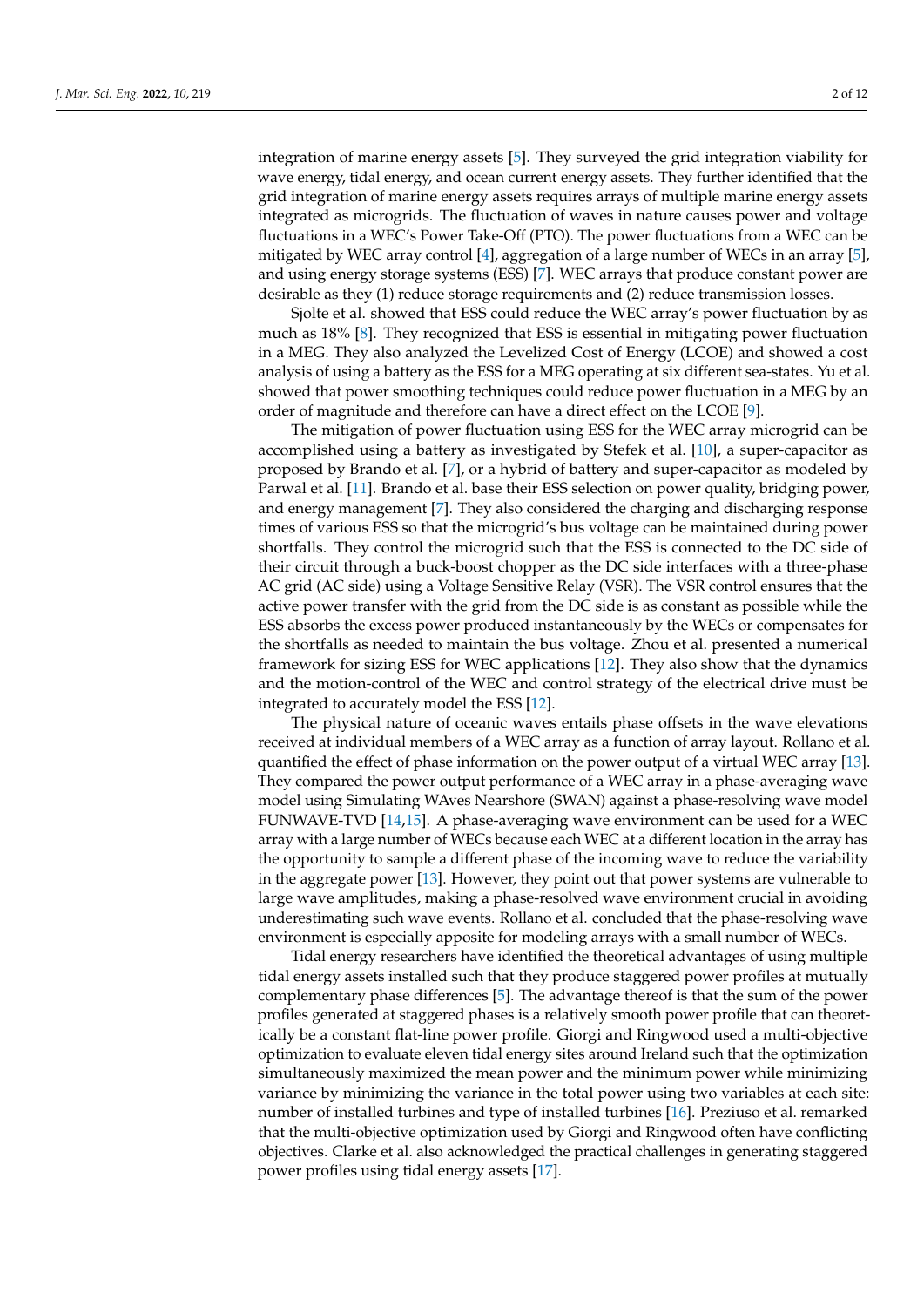Interestingly, the phase profile of gravity waves varies over much more local scales when compared with the phase profiles of tidal energy harvesting sites. This implies that the staggered phase profiles received at each WEC in an array can be capitalized such that the phase of the power produced by each member of the WEC array is complementary to each other, and the array produces constant power.

Renewable energy assets produce stochastic power, and therefore, many researchers have used DC microgrids for their grid integration [\[2,](#page-11-1)[3,](#page-11-2)[18\]](#page-12-1). Cook et al. showed the advantages of using a mode-adaptive control scheme over decentralized N-state droop control, either of which can be a compelling control strategy as a localized WEC array control law [\[2\]](#page-11-1). A bi-directional flow of power between the WEC array and the microgrid can further enhance the power produced by the WEC array using control action. Forehand et al. observed that not much work has been carried out on the coupling of WEC arrays and electrical grids and even less work has been conducted on a bi-directional coupling between a WEC array and electrical grid [\[4\]](#page-11-3). They introduced a bi-directional WEC array model that was coupled with a microgrid. Their bi-directional model can be used to identify individual and collective contributions to the power quality as well as the effect of the power faults in the microgrid on the PTO. Active control of WEC arrays supplemented with ESS can further mitigate voltage fluctuation in the microgrid [\[5\]](#page-11-4). In [\[19\]](#page-12-2), Weaver et al. acknowledges the need for a large energy storage capacity for DC microgrids with renewable power sources to mitigate power fluctuations. In [\[18\]](#page-12-1), Weaver et al. integrated ESS in their DC microgrid and illustrated the advantages of a novel approach to minimize local storage capacity by using droop control actuated by the local ESS. Wilson et al. in [\[20\]](#page-12-3) and Weaver et al. in [\[21](#page-12-4)[,22\]](#page-12-5) showed WEC array networked DC microgrids that used HSSFC. HSSFC uses the current from the ESS to implement a feedback controller in conjunction with feedforward control using the reference current on the bus side of the microgrid. They show that producing polyphase power minimizes the power fluctuations, which in turn minimizes the size of the ESS.

More recently, Latif et al. presented a comparison of various power management control strategies for MEGs [\[23\]](#page-12-6). They compared the performance of PID-based controllers with the performance of optimization-based algorithms such as the genetic algorithmic technique (GA), particle swarm technique (PSO), firefly algorithmic technique (FA), cultural algorithmic technique (CA), and the recent meta-heuristic grasshopper algorithmic technique (GOA). Their power management optimization aims for robust load frequency control. Tarasiuk et al. identified the advantages of using a Hilbert–Huang transform (HHT) controller to mitigate the frequency of variation in MEG loads and power generation [\[24\]](#page-12-7). Optimization-based approaches for better power management were extended to a multiobjective optimization by Zhou et al. [\[12\]](#page-11-11). They investigated hybrid MEGs that have a mixture of marine energy assets such that the MEG contains wind energy and tidal energy assets and demonstrated that multi-objective optimization strategies can respond to load and generation variability more efficiently than single-objective optimizations. Fayek et al. also investigated a hybrid MEG comprising wave energy and wind energy assets [\[25\]](#page-12-8). They showed that their load frequency control algorithm can counter the undesirable effects of variability in both loads and power generation characteristics. They discussed the advantages of deloading, where the MEG supplies less power than it actually can to replenish energy storage buffers.

As discussed above, a wide variety of MEG power control strategies try to counter the effects of this variability using either single-objective or multi-objective optimization schemes while reducing the energy storage capacity required to maintain a constant power supply. .

#### **2. Article Contributions**

The motivation of this paper is to explore ways to achieve constant power through design and WEC force control, thereby facilitating the grid integration of WEC arrays. The ESS can be supplemented by control action in such a way that the power injections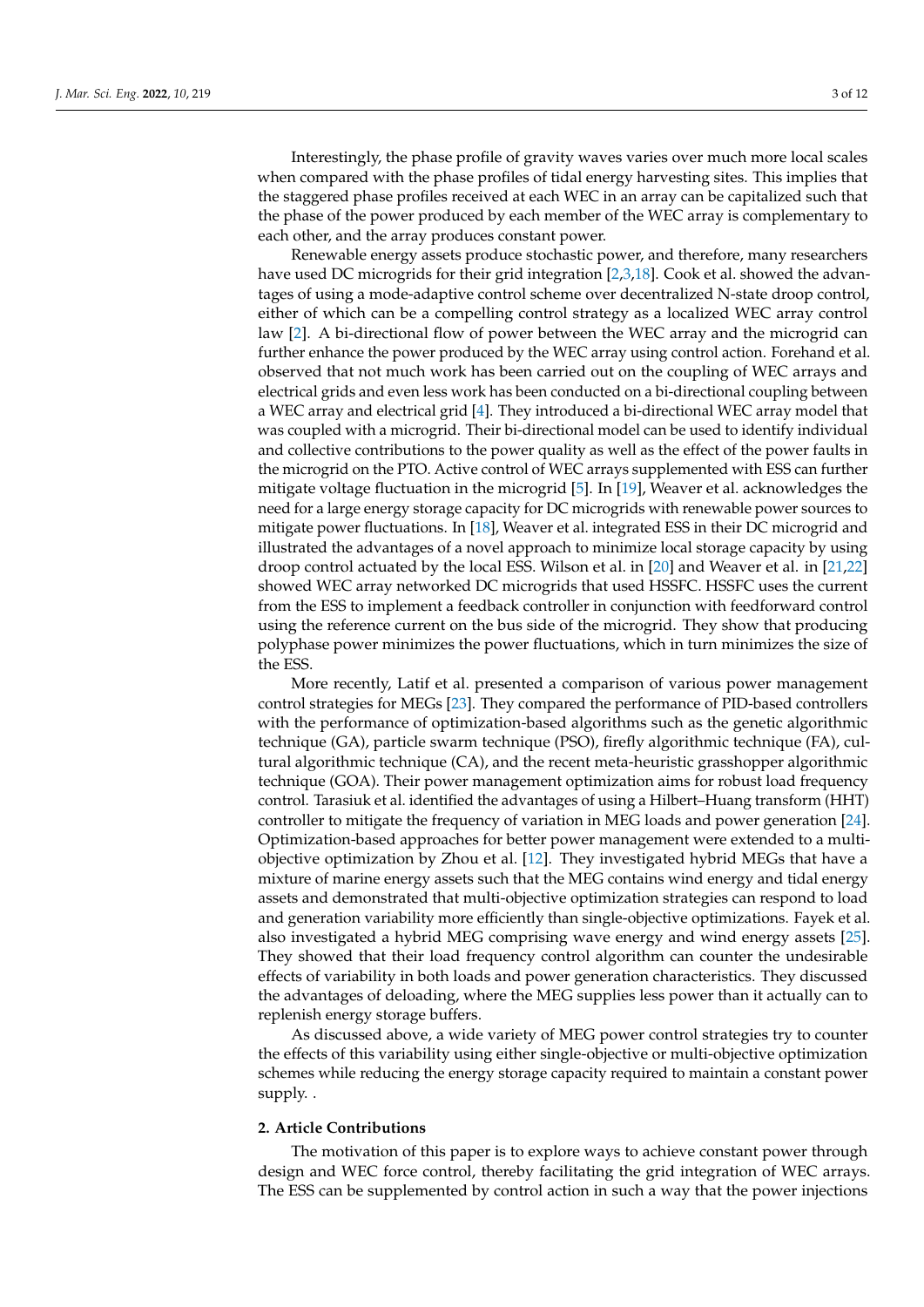from the WEC array are maximized while at the same time ensuring that the power fluctuations are minimized.

This paper hypothesizes that the power fluctuations in the aggregate power produced by a WEC array can be minimized by placing the individual WECs in the array at locations that receive the incoming wave at staggered phase differences. If the phase offsets amongst individual WECs results in polyphase power, the phases of the powers they produce individually are staggered, but the aggregate sum of these powers is constant.

This paper develops strategies that can help reduce the energy storage requirements of MEGs. This paper recommends that the polyphase condition should be a design parameter for WEC array layout and control. The recommendations made in this paper can be easily integrated with PTO force control strategies. This paper proposes that the WEC array PTO force control should be informed by the advantages of producing polyphase power. This paper demonstrates that a WEC array that produces polyphase power will require a smaller ESS and will require less controller effort when compared with nonpolyphase power.

The rest of this paper is organized as follows; Section [3](#page-4-0) develops the mathematical conditions needed to design a WEC array that produces polyphase power. A simulation case study is presented in Section [4.](#page-8-0) Finally, conclusions are made in Section [5.](#page-10-0)

#### <span id="page-4-0"></span>**3. Constant Power WEC Array Conditions**

This section develops the spacing, control force phasing, regular wave frequency, and energy storage control conditions so that an ideal WEC array can produce constant power. The most general case is considered first, followed by a homogenous array in which sufficient conditions for constant power are greatly simplified.

Consider the *N* WEC array of Figure [1,](#page-5-0) where the devices are arranged such that their hydrodynamic coupling is negligible and they all receive the same wave forces. The vertical speed of the *i*th WEC is assumed to be

$$
\dot{z}_i = v_i \cos(kx_i - \omega t) \tag{1}
$$

where  $v_i$  is its amplitude,  $k$  is the wave number,  $x_i$  is the  $x$  component of its position vector from the origin of the reference frame, *ω* is the temporal frequency, and *t* is time. The wave number and frequency are related by the dispersion equation of Equation [\(2\)](#page-4-1)

<span id="page-4-1"></span>
$$
\omega^2 = gk \tanh(kh) \tag{2}
$$

where  $g$  is the local gravitational acceleration and  $h$  is the water depth. Assume that the *i*th WEC's control force is

<span id="page-4-2"></span>
$$
F_{c,i} = k_{c,i} v_i \cos(kx_i - \omega t + \theta_i)
$$
\n(3)

where  $k_{c,i}$  scales and  $\theta_i$  phase shifts the velocity. The *i*th WEC power output is

<span id="page-4-3"></span>
$$
p_i = k_{c,i} v_i^2 \cos(kx_i - \omega t) \cos(kx_i - \omega t + \theta_i), \quad 0 \le \theta_i \le \frac{\pi}{2}
$$
 (4)

where  $\theta_i = 0$  yields maximum power and  $\theta_i = \frac{\pi}{2}$  results in minimum power. The control law of Equation [\(3\)](#page-4-2) captures a wide range of control strategies, including the resistive approach used in the case studies in Sections [3](#page-4-0) and [4.](#page-8-0) Summing Equation [\(4\)](#page-4-3) over all *N* WECs, employing some trigonometry and defining  $2A_i = k_{c,i}v_i^2$ , the array power is

<span id="page-4-4"></span>
$$
p = \sum_{i=0}^{N-1} A_i [\cos(2(kx_i - \omega t) + \theta_i) + \cos \theta_i]
$$
 (5)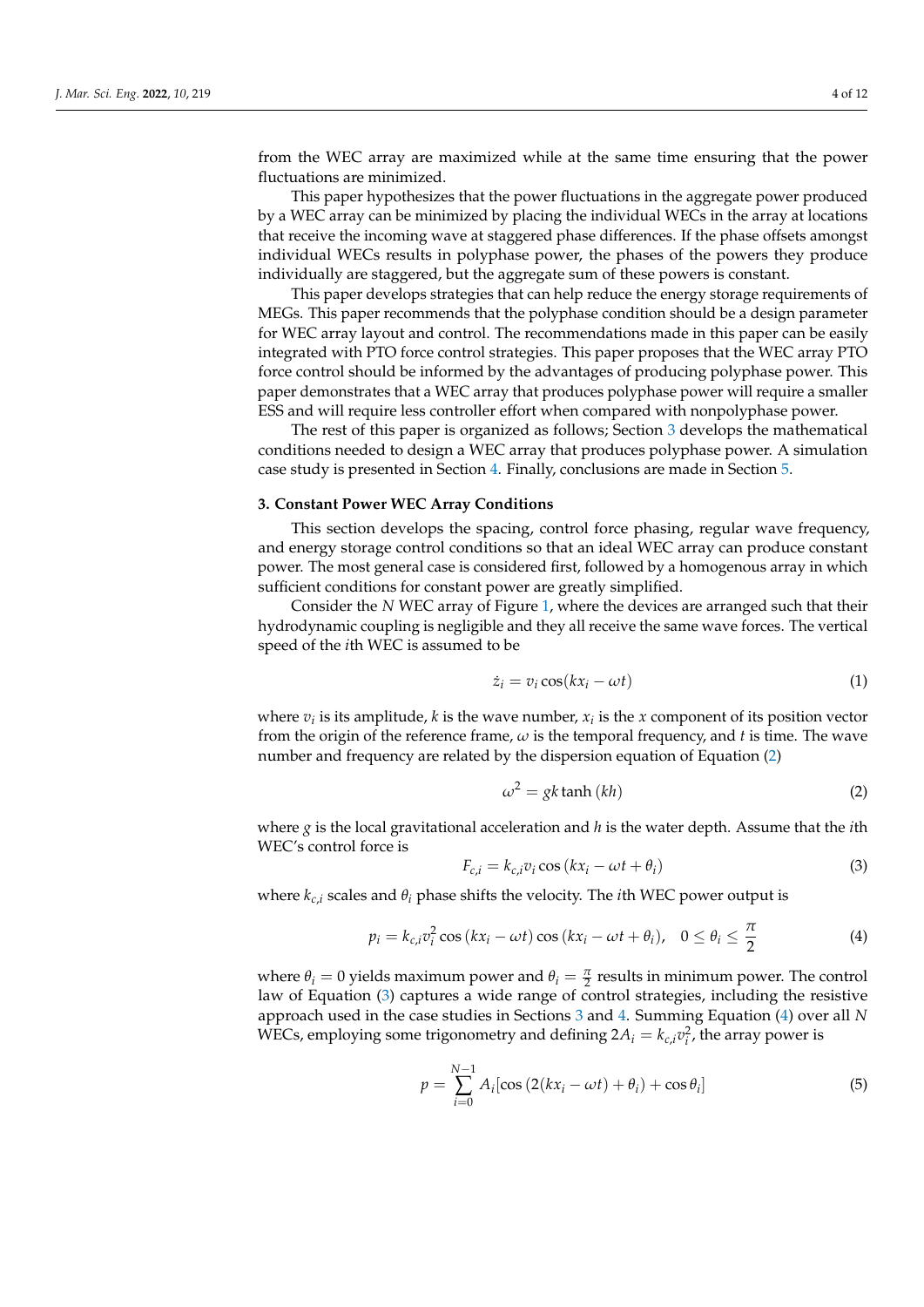<span id="page-5-0"></span>

**Figure 1.** Top down view of an *N* buoy WEC array. WEC motion is assumed to be in heave only.

To achieve constant power, *p*˙ must be zero for all times leading to the condition

$$
\sum_{i=0}^{N-1} A_i \sin(2(\phi_i - \omega t)) = \cos 2\omega t \sum_{i=0}^{N-1} A_i \sin 2\phi_i - \sin 2\omega t \sum_{i=0}^{N-1} A_i \cos 2\phi_i = 0
$$
 (6)

where

<span id="page-5-2"></span>
$$
\phi_i = kx_i + \frac{1}{2}\theta_i \tag{7}
$$

This results in two simultaneous equations, Equation [\(8\)](#page-5-1), that, when satisfied, ensures the array power is constant. For a given regular wave,  $k$  or  $\omega$ , and specified WEC spacing,  $x_i$ , there are 2*N* free parameters— $A_i$  and the  $\theta_i$  of Equation [\(7\)](#page-5-2).

$$
\sum_{i=0}^{N-1} A_i \sin 2\phi_i = 0
$$
  

$$
\sum_{i=0}^{N-1} A_i \cos 2\phi_i = 0
$$
 (8)

<span id="page-5-1"></span>If the WEC spacing is fixed, then these constant power conditions are satisfied for only a set of specific wave numbers *k*. This may seem limiting; however, Equation [\(7\)](#page-5-2) illustrates that, by adjusting the WEC control phase,  $\theta_i$ , it is possible to achieve constant power for a continuous variation in *k* with some sacrifice of output power. Reducing an individual WECs power output by adjusting its  $\theta_i$  may be justifiable since maintaining the array's constant power reduces (1) power loss due to storage cycling, (2) storage capacity requirements, and (3) losses arising from transmitting sinusoidal power from the array.

To quantify the array storage requirements, consider the case where Equation [\(8\)](#page-5-1) is not satisfied. The array's power output due to the WECs, Equation [\(5\)](#page-4-4), will be sinusoidal. A storage device can be added to the array that absorbs and contributes energy such that the net power transmitted from the array is again constant. Considering the storage device as the *N*th "WEC" in the array, the polyphase conditions of Equation [\(8\)](#page-5-1) become

$$
\sum_{i=0}^{N-1} A_i \sin 2\phi_i = -A_N \sin 2\phi_N
$$
  

$$
\sum_{i=0}^{N-1} A_i \cos 2\phi_i = -A_N \cos 2\phi_N
$$
 (9)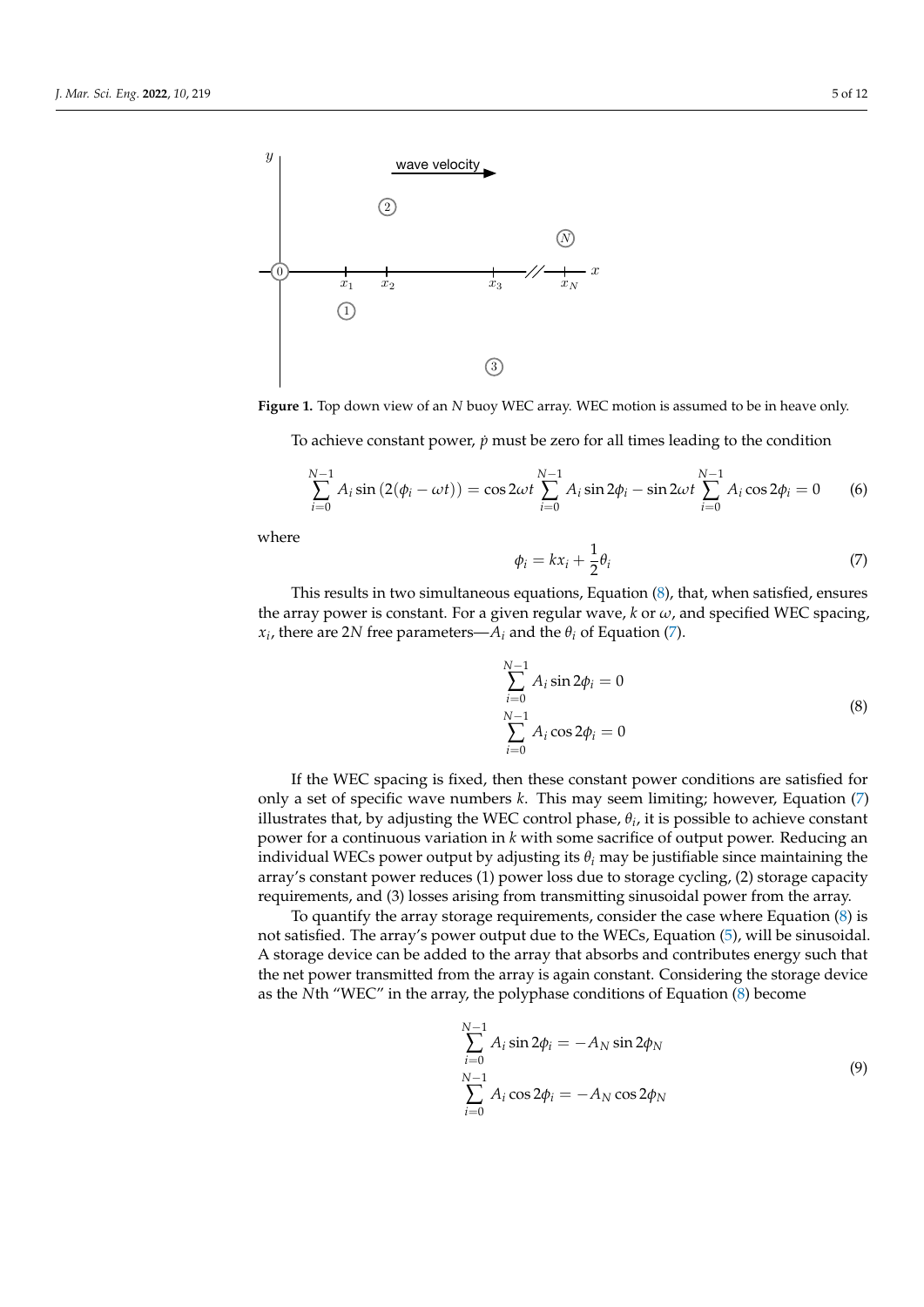<span id="page-6-0"></span>The magnitude and phase of the storage power,  $A_N$  and  $\phi_N$ , are

$$
(2A_N)^2 = \left(\sum_{i=0}^{N-1} A_i \sin 2\phi_i\right)^2 + \left(\sum_{i=0}^{N-1} A_i \cos 2\phi_i\right)^2
$$
  
\n
$$
\tan \phi_N = \frac{\sum_{i=0}^{N-1} A_i \sin 2\phi_i}{\sum_{i=0}^{N-1} A_i \cos 2\phi_i}
$$
 (10)

where  $A_N$  can be used to determine the storage capacity based on the expected wave frequency, array configuration, and the use of  $\theta_i$  to trade-off power output for storage capacity.

As an example, consider an  $N = 5$  array where the WECs have identical power output,  $A_i = A$ , when operating at peak capacity,  $\theta_i = 0$ . For a wave frequency  $\omega = \omega_0 = 0.3237$  rad/s, or  $k = 0.0126 \,\mathrm{m}^{-1}$  where the depth is  $h = 100 \,\mathrm{m}$ , the total power is constant when  $\phi_i = \{0^\circ, 72^\circ, 144^\circ, 216^\circ, 288^\circ\}$  for  $i = 0 \dots 4$ , as shown in Figure [2a](#page-7-0).

Now, consider the case where the wave frequency is reduced by 20%,  $\omega = 0.8 \omega_0$ , but the WEC spacing is unchanged, resulting in the sinusoidal total power output shown in Figure [2b](#page-7-0). In this example,  $x_i = 100i$  m, but any appropriate spacing would suffice. The array can be brought back to constant power in two ways: (1) through storage control or (2) by adjusting the control force phasing, *θ<sup>i</sup>* , of Equation [\(3\)](#page-4-2). Figure [2c](#page-7-0) shows the storage solution using Equation [\(10\)](#page-6-0) where  $A_N = 0.6215$ . The required storage capacity, *E*, is the magnitude of the integral of the storage power, in this case  $E = A_N/0.8\omega_0$ .

Another approach to securing constant power is to control the phase angle *θ<sup>i</sup>* . These can be found by solving a constrained optimization problem: calculate the  $\theta_i^*$  that minimizes  $J = \sum \theta_i$  subject to the equality constraints of Equation [\(8\)](#page-5-1) and  $0 \le \theta_i \le \frac{\pi}{2}$ . The motivation for this particular *J* is to keep the individual WEC output as close as possible to the maximum. It is important to note that alternative cost functions can be used that may be better from an array perspective. The results for  $J = \sum \theta_i$  are shown in Figure [2d](#page-7-0) where  $\theta_0^* = \theta_3^* = 0$  and  $\theta_1^* = 52.5^\circ$ ,  $\theta_2^* = 11.4^\circ$ , and  $\theta_4^* = 30.0^\circ$ . While constant power was achieved, the array power was reduced from 2.5 to 2.3 or about 8%. This could be an acceptable reduction depending on the availability of array storage or the loss that would be incurred transmitting the sinusoidal power of Figure [2b](#page-7-0). It is important to note that, as the number of WECs in the array increases, the array power penalty decreases dramatically. For example, if 10 WECs are used, then the power reduction is about 0.1% for the same 20% change in wave frequency.

Next, consider the special case where all the WEC's are identical, *A<sup>i</sup>* = *A*. Without any loss of generality, the reference frame origin can be placed at the 0th WEC, as shown in Figure [1.](#page-5-0) The constant power conditions in this situation are

$$
\sum_{i=1}^{N-1} \sin 2\phi_i = 0
$$
\n
$$
\sum_{i=1}^{N-1} \cos 2\phi_i = -1
$$
\n(11)

<span id="page-6-1"></span>For *N* = 3, the solution is  $\phi_1 = 120^\circ$  and  $\phi_2 = 240^\circ$ , and for *N* > 3, there are multiple solutions. Using Equation [\(7\)](#page-5-2), the  $\phi_i$  can be attained using a variety of spacing,  $x_i$ , and control phasing, *θ<sup>i</sup>* .

Applying two additional conditions, (1) equal spacing,  $x_i = Li$ , where L is the distance between any two WECs, and (2) peak power operation,  $\theta_i = 0$ , the constant power sufficient conditions can be written using closed form set operations. To show this, arithmetic progression expressions are substituted into Equation [\(11\)](#page-6-1), as shown in Equation [\(12\)](#page-7-1).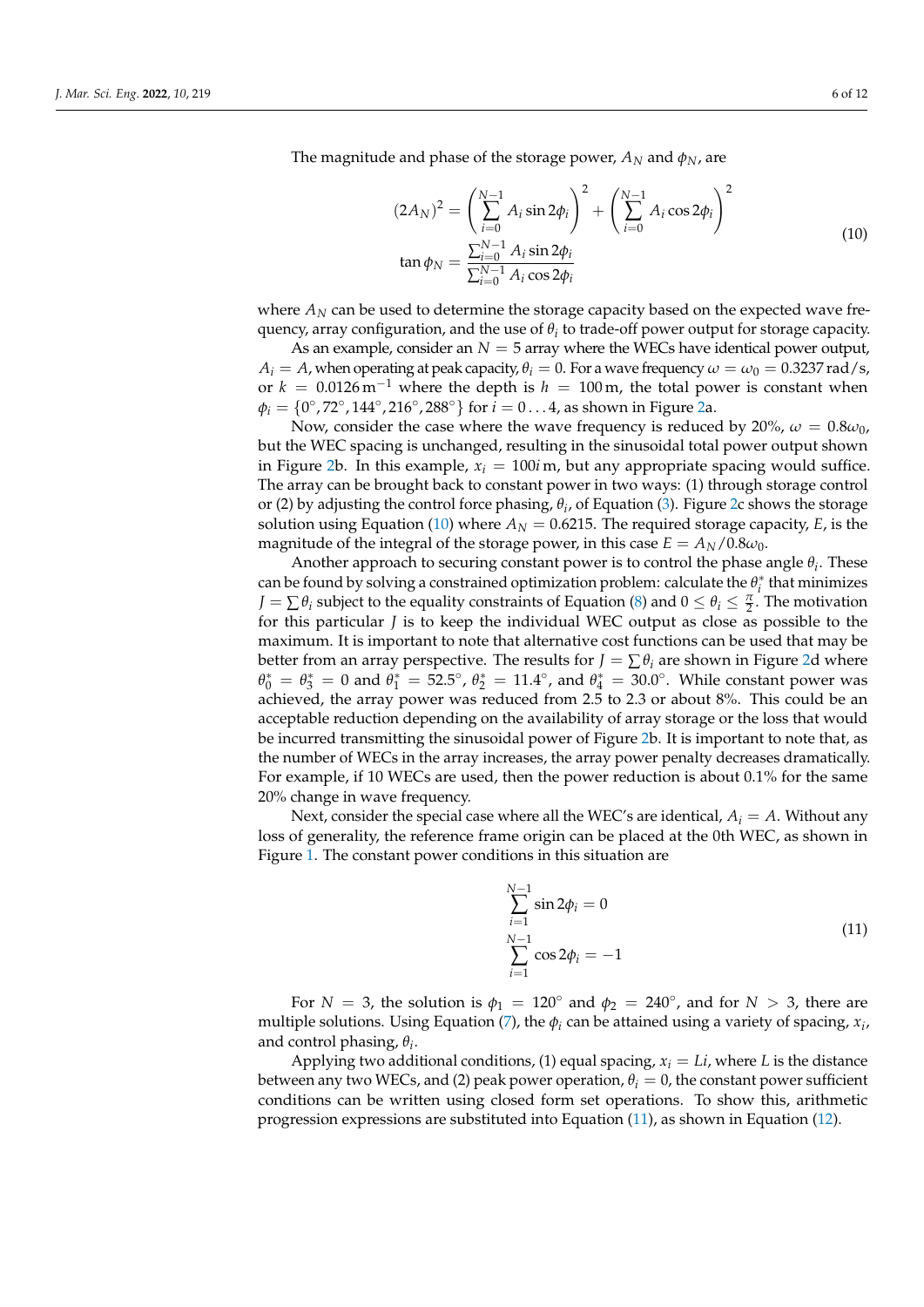<span id="page-7-1"></span><span id="page-7-0"></span>

**Figure 2.** Five-WEC array examples illustrating (**a**) constant power when the wave frequency, *ω*0, satisfies the polyphase conditions; (**b**) the effect on power when  $\omega \neq \omega_0$ ; (**c**) the use of storage to achieve constant power; and (**d**) the use of  $\theta_i$  to achieve constant power without storage.

If the wave length,  $\lambda = \frac{2\pi}{k}$  is known, Equation [\(12\)](#page-7-1) can be manipulated to create the sufficient conditions for the set of separation distances, {*L*},

$$
\{L\} = \left\{\frac{m\lambda}{2N}\right\} - \left(\left\{\frac{m\lambda}{2(N-1)}\right\} \cup \left\{\frac{m\lambda}{2}\right\}\right) m = 1...M
$$
 (13)

where the subtraction symbol is the relative compliment operator; *M*, *R*, and *Q* are  $\geq$  1; and wavelength and wavenumber are related by  $\lambda = \frac{2\pi}{k}$ . The number of separation distances returned is *M*. Similarly, if the separation distance *L* is specified, then the sufficient condition for the set of wavelengths,  $\{\lambda\}$ , that yield constant power are

<span id="page-7-2"></span>
$$
\{\lambda\} = \left\{\frac{2NL}{m}\right\} - \left(\left\{\frac{2(N-1)L}{m}\right\} \cup \left\{\frac{2L}{m}\right\}\right) m = 1...M
$$
 (14)

Figure [3](#page-8-1) helps to visualize the possible spacing solutions given a wave frequency *ω*<sup>0</sup> for the five-WEC array considered earlier. In this case, the wavelength was set to  $\lambda_0 = 60$  m corresponding to  $\omega_0 = 1.1036$  rad/s when the water depth is  $h = 100$  m. The most densely packed solution is shown with blue circles, and the most sparse solution is shown with red circles. They both have the 0*th* WEC in common at the origin. The horizontal lines are the phase angles calculated earlier and the diagonal lines repeat according to the wavelength.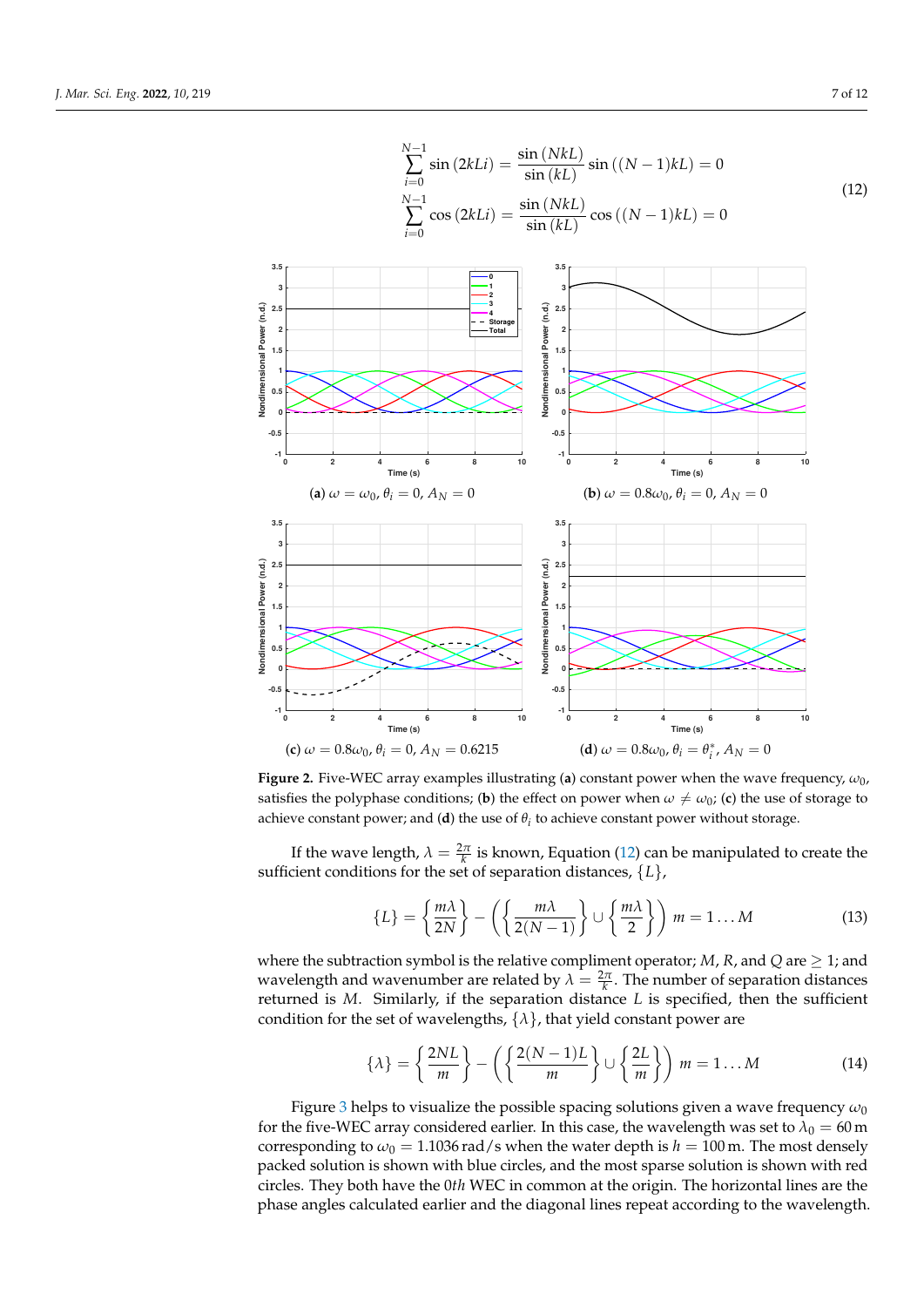

<span id="page-8-1"></span>Valid solutions must span all five phases,  $\phi_i = \{0^\circ, 72^\circ, 144^\circ, 216^\circ, 288^\circ\}$  for  $i = 0...4$ while intersecting the diagonal wavelength lines.

**Figure 3.** Two spacing solutions for the five-WEC array example introduced earlier. The phase, *φ<sup>i</sup>* described by Equation  $(8)$ , is plotted with respect to the buoy location  $x_i$ . The 0th WEC for both solutions at the origin is shown as a black circle. A tightly packed solution is shown with blue circles, while a sparsely packed solution is shown in red.

#### <span id="page-8-0"></span>**4. Simulation Case Study**

While the previous development was motivated by the WEC array application, it did not consider the WEC's dynamic response. Thus, it was applicable to any set of *N* generators but ignored the more realistic WEC response to waves. In this section, constant power conditions are explored using WEC array dynamic models. Three and six-WEC arrays were considered for the special case described above, where their inter-WEC spacing,  $L = 100$  m, was constant and their power outputs were identical,  $A_i = A$ . The WEC array simulation included a storage controller that ensured the total power was constant regardless of the wave frequency or spacing. The simulation was executed by sweeping through a range of wave frequencies where the storage power sinusoidal amplitude was used to assess performance. Similar to the analysis above, the six-WEC array was less sensitive to variations in the conditions that yielded constant power than the three-WEC array.

The WEC array model consisted of *N* cylindrical buoy point absorbers, each with 1.0 m radius and 1.0 m draught. It was assumed that their constant, inter-WEC spacing *L* was sufficiently large so there was no dynamic coupling. Furthermore, all of the WECs incident waves had the same properties and so their power outputs were identical as mentioned above. The local water depth was  $h = 100$  m.

The *i*th WEC's dynamic model was adapted from [\[26,](#page-12-9)[27\]](#page-12-10) and is shown in Equation [\(15\)](#page-8-2), where the *i* subscripts are omitted for brevity.

<span id="page-8-2"></span>
$$
(m + a_{\infty})\ddot{z} = F_e + F_c + F_r + F_s \tag{15}
$$

The added mass at the infinite frequency is denoted by  $a_{\infty}$ , and the forces on the right are excitation, *F<sup>e</sup>* , control, *Fc*, radiation, *F<sup>r</sup>* , and hydrostatic *F<sup>s</sup>* . The expressions for each are given in Equation 16.

$$
F_e = \int_{-\infty}^{\infty} \left[ h_{exc}(\tau) \eta(t - \tau) \right] d\tau
$$
  
\n
$$
F_c = -k_c \dot{z}
$$
  
\n
$$
F_r = -\int_0^t h_r(t - \tau) \dot{z} d\tau
$$
  
\n
$$
F_s = -k_s z
$$
\n(16)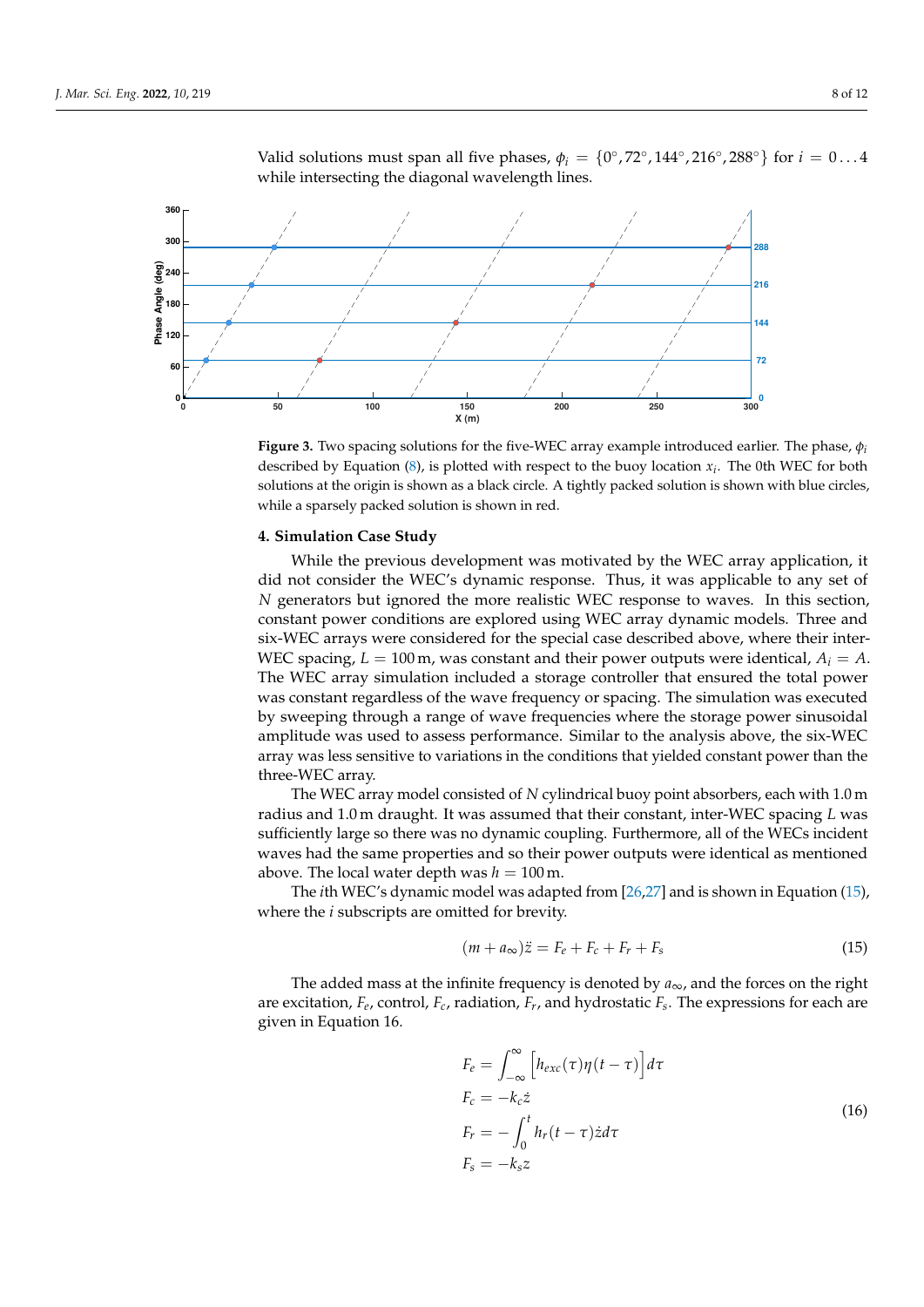where  $h_{\text{exc}}$  is the excitation impulse response function,  $\eta(t-\tau)$  is the wave elevation, *hr* is the radiation impulse response function, and *k<sup>s</sup>* is the linear hydrostatic stiffness constant. *z* and *z*˙ correspond to the vertical WEC displacement and velocity, respectively. The hydrostatic stiffness constant and other hydrodynamic coefficients were generated using the boundary element solver in the hydrodynamic analysis software WAMIT. *hexc* and *h<sup>r</sup>* were computed using the Fourier-transform of the frequency-dependent excitation force and radiation damping hydrodynamic coefficients, respectively, and are shown in Figure [4.](#page-9-0) Similarly, the added mass at infinite frequency was found to be  $a_{\infty} = 1950.6$  kg, and the hydrostatic stiffness was found to be  $k_s = 3.1 \text{ kN/m}$ . The rate feedback control law,  $F_c$ , is a subset of the family introduced earlier in Equation [\(3\)](#page-4-2). The excitation force contains the dynamic Froude–Krylov and diffraction forces. The linear assumptions require that the incoming waves have small amplitude and steepness and that the WEC motions are also small.

<span id="page-9-0"></span>

**Figure 4.** The impulse response functions experienced by each WEC. The inter-WEC spacing was *L* = 100 m, and no significant hydrodynamic coupling could be observed for the cylindrical WECs with 1.0 m radius and 1.0 m draught. (**a**) The excitation force impulse response, *hexc*. function; (**b**) the radiation force impulse response, *hr*, function.

The peak RMS power and energy were calculated for the last 100 s of the simulations (total run time being 500 s) to avoid the initial transient behavior. The peak RMS power as shown in Figure [5](#page-10-1) was calculated using the storage power sinusoidal amplitude in Equation [\(10\)](#page-6-0). The energy spent by the ESS was calculated by integrating the storage power over the last 100 s, which in this case would be  $E = A_N/\omega$ . Notice, in Figure [5,](#page-10-1) that the ESS power increases with an increase in wave frequency while the ESS energy is less sensitive to increases in wave frequency because, as the power increases, so does the wave frequency. Therefore, the ESS specifications should be informed by both the power and energy requirements.

The *i*th WEC's power output is given by Equation [\(4\)](#page-4-3), with  $\theta_i = 0$ , and the total WEC power by Equation [\(5\)](#page-4-4). When the array conditions are such that constant power is achieved, the total power is  $p = \frac{1}{2}NA$ . This value was used as the reference for the storage controller, which simply added the necessary power to make up the difference between the reference and the instantaneous, total WEC power output.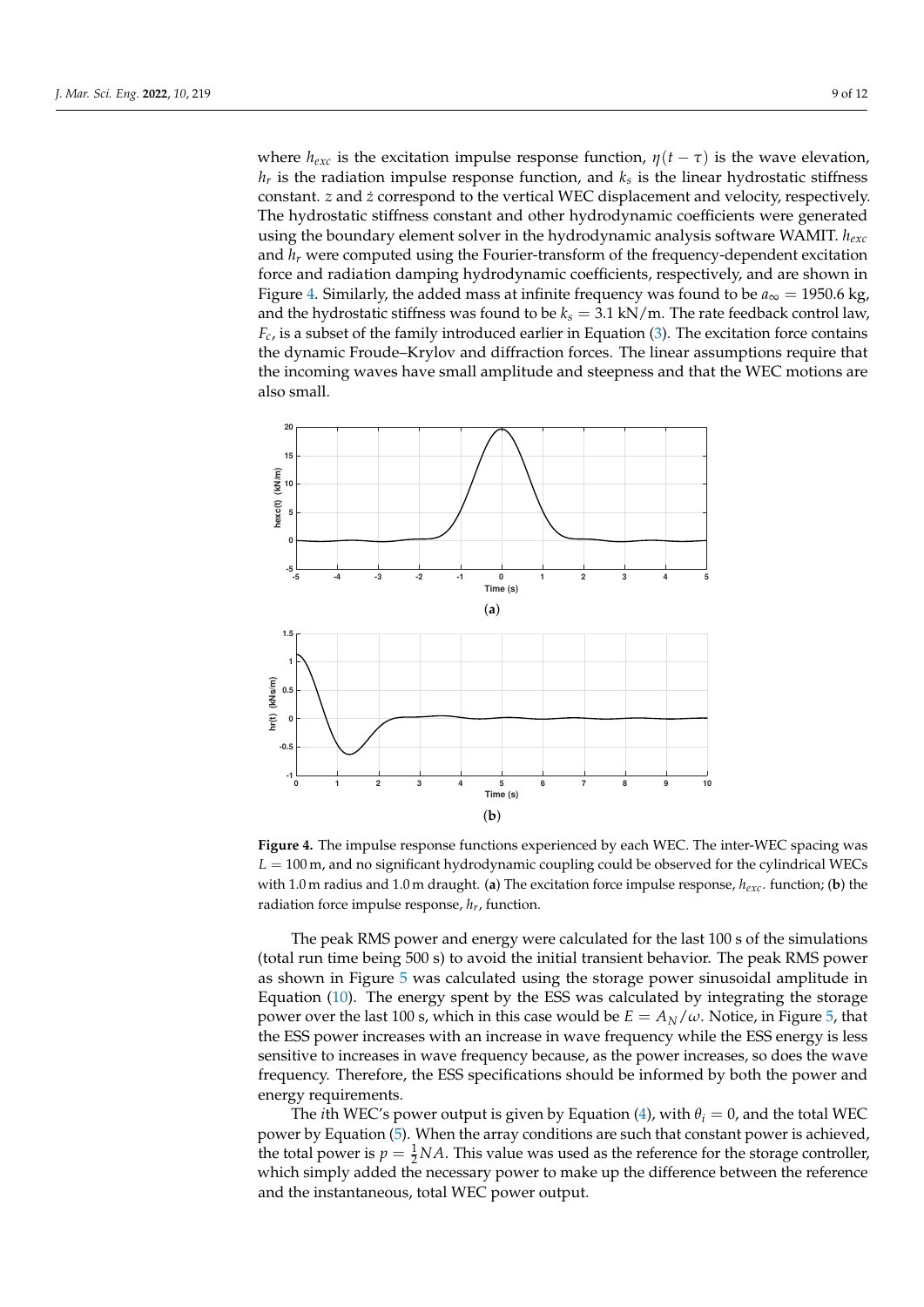<span id="page-10-1"></span>

Figure 5. Storage power and energy, as a function of wave frequency (0.75 rad/s-1.75 rad/s), required to ensure that the WEC array power was constant for both three and six-WEC arrays. The inter-WEC spacing was  $L = 100$  m. The storage energy requirements are less sensitive to increases in wave frequency when compared with storage power. (**a**) Three-WEC array and (**b**) six-WEC array.

For both the three-WEC and six-WEC arrays, the simulation was used to assess the storage needed to produce constant power with inter-WEC spacing held at *L* = 100 m. The incident wave amplitude was 0.25 m, and the wave frequency was incremental for a total of 1000 frequencies between 0.75 to 1.75 rad/s . At each frequency, the simulation was allowed to run for 500 s. The simulated storage power for both cases are shown in Figure [5.](#page-10-1) The constant power frequencies are shown as red dots as computed by the  $\{\lambda\}$ set of Equation [\(14\)](#page-7-2). As expected, these match well with the minima of the simulated storage power.

One of the primary differences between the three- and six-WEC arrays is their sensitivity to variations in wave frequency. If the objective is to reduce the amount of oscillation in the array power, the least desirable situation is when the wave frequency corresponds to a local maximum in the storage plots. Selecting a spacing that avoids the maxima for the expected wave frequency variation is more easily achieved for the six-WEC array. This storage "flatness" increases dramatically with *N*.

#### <span id="page-10-0"></span>**5. Conclusions**

Energy generated by a single wave energy converter needs modulation, but a network of WECs with staggered phases can complement each other to result in constant power that can be integrated to a marine energy grid. Increasing the number of WECs in a WEC array reduces the fluctuations in the aggregate power produced by the WEC array. If the WECs constituting the WEC array produce polyphase power, the fluctuations in the net power produced by the WEC array can be mitigated. This work shows that the phase of the ocean waves can inform the layout of a WEC array to produce polyphase power. The simulation model also demonstrates that the control effort to maintain constant power requirements can be significantly reduced if a WEC array produces polyphase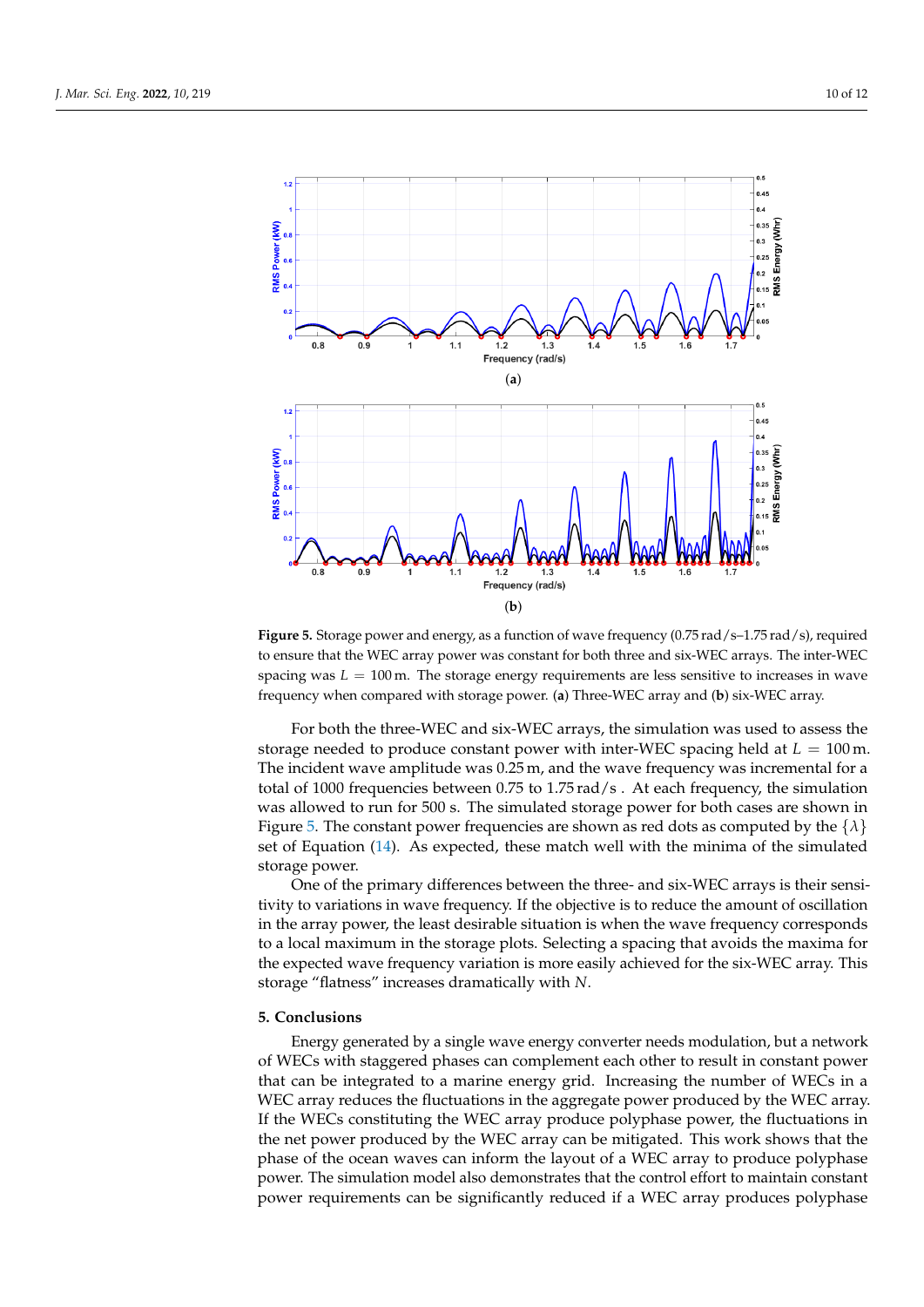power. Additionally, the constant total power is less susceptible to transmission losses for the undersea transmission lines. Finally, polyphase power generation capabilities can significantly reduce the size of the ESS needed for the power management of a MEG.

The work presented here can be expanded to planar irregular waves by designing the WEC array for the significant wave period and then by devising a control strategy to counter the power variation for the waves with smaller significant wave heights. The sinusoidal equations used here to develop the polyphase conditions assumes two dimensional waves. Similar approach based on the summation of sinusoidal series can be used for three-dimensional seas where the argument of the wave elevations has both the *x* and *y* coordinates.

**Author Contributions:** Conceptualization, S.H., G.G.P. and W.W.W.; methodology, S.H., G.G.P. and W.W.W.; software, S.H.; validation, S.H. and G.G.P.; formal analysis, S.H., G.G.P. and W.W.W.; writing—original draft preparation, S.H. and G.G.P.; writing—review and editing, S.H., G.G.P. and W.W.W. All authors have read and agreed to the published version of the manuscript.

**Funding:** This research received no external funding.

**Institutional Review Board Statement:** Not applicable.

**Informed Consent Statement:** Not applicable.

**Data Availability Statement:** Not applicable.

**Conflicts of Interest:** The authors declare no conflict of interest.

#### **References**

- <span id="page-11-0"></span>1. Lasseter, R.H. MicroGrids. In Proceedings of the 2002 IEEE Power Engineering Society Winter Meeting, Conference Proceedings (Cat. No.02CH37309), New York, NY, USA, 27–31 January 2002; Volume 1, pp. 305–308. [\[CrossRef\]](http://doi.org/10.1109/PESW.2002. 985003)
- <span id="page-11-1"></span>2. Cook, M.D.; Parker, G.G.; Robinett, R.D.; Weaver, W.W. Decentralized Mode-Adaptive Guidance and Control for DC Microgrid. *IEEE Trans. Power Deliv.* **2017**, *32*, 263–271. [\[CrossRef\]](http://dx.doi.org/10.1109/TPWRD.2016.2583384)
- <span id="page-11-2"></span>3. Trinklein, E.H.; Parker, G.G.; Robinett, R.D.; Weaver, W.W. Toward Online Optimal Power Flow of a Networked DC Microgrid System. *IEEE J. Emerg. Sel. Top. Power Electron.* **2017**, *5*, 949–959. [\[CrossRef\]](http://dx.doi.org/10.1109/JESTPE.2017.2657459)
- <span id="page-11-3"></span>4. Forehand, D.I.M.; Kiprakis, A.E.; Nambiar, A.J.; Wallace, A.R. A Fully Coupled Wave-to-Wire Model of an Array of Wave Energy Converters. *IEEE Trans. Sustain. Energy* **2016**, *7*, 118–128. [\[CrossRef\]](http://dx.doi.org/10.1109/TSTE.2015.2476960)
- <span id="page-11-4"></span>5. Preziuso, D.C.; O'Neil, R.S.; Alam, M.J.E.; Bhatnagar, D.; Bhattacharya, S.O.; Ganguli, S.; Yu, Y.H.; Stark, G. *Understanding the Grid Value Proposition of Marine Energy: A Literature Review*; Technical Report PNNL-28839; Pacific Northwest National Lab. (PNNL): Richland, WA, USA, 2019. [\[CrossRef\]](http://dx.doi.org/10.2172/1643688)
- <span id="page-11-5"></span>6. Folley, M. *Numerical Modelling of Wave Energy Converters State-of-the-Art Techniques for Single Devices and Arrays*; Elsevier: Amsterdam, The Netherlands; London, UK, 2016.
- <span id="page-11-6"></span>7. Brando, G.; Dannier, A.; Pizzo, A.D.; Noia, L.P.D.; Pisani, C. Grid connection of wave energy converter in heaving mode operation by supercapacitor storage technology. *IET Renew. Power Gener.* **2016**, *10*, 88–97. [\[CrossRef\]](http://dx.doi.org/10.1049/iet-rpg.2015.0093)
- <span id="page-11-7"></span>8. Sjolte, J.; Tjensvoll, G.; Molinas, M. Power Collection from Wave Energy Farms. *Appl. Sci.* **2013**, *3*, 420–436. [\[CrossRef\]](http://dx.doi.org/10.3390/app3020420)
- <span id="page-11-8"></span>9. Yu, Y.H.; Tom, N.; Jenne, D. Numerical Analysis on Hydraulic Power Take-Off for Wave Energy Converter and Power Smoothing Methods. In *American Society of Mechanical Engineers Digital Collection*; American Society of Mechanical Engineers: New York, NY, USA, 2018. [\[CrossRef\]](http://dx.doi.org/10.1115/OMAE2018-78176)
- <span id="page-11-9"></span>10. Stefek, J.; Bain, D.; Yu, Y.H.; Jenne, D.; Stark, G. Analysis on the Influence of an Energy Storage System and its Impact to the Grid for a Wave Energy Converter. In *American Society of Mechanical Engineers Digital Collection*; American Society of Mechanical Engineers: New York, NY, US, 2019. [\[CrossRef\]](http://dx.doi.org/10.1115/OMAE2019-96466)
- <span id="page-11-10"></span>11. Parwal, A.; Fregelius, M.; Temiz, I.; Göteman, M.; Oliveira, J.G.d.; Boström, C.; Leijon, M. Energy management for a grid-connected wave energy park through a hybrid energy storage system. *Appl. Energy* **2018**, *231*, 399–411. [\[CrossRef\]](http://dx.doi.org/10.1016/j.apenergy.2018.09.146)
- <span id="page-11-11"></span>12. Zhou, X.; Abdelkhalik, O.; Weaver, W. Power Take-Off and Energy Storage System Static Modeling and Sizing for Direct Drive Wave Energy Converter to Support Ocean Sensing Applications. *J. Mar. Sci. Eng.* **2020**, *8*, 513. [\[CrossRef\]](http://dx.doi.org/10.3390/jmse8070513)
- <span id="page-11-12"></span>13. Ticona Rollano, F.; Tran, T.T.; Yu, Y.H.; García-Medina, G.; Yang, Z. Influence of Time and Frequency Domain Wave Forcing on the Power Estimation of a Wave Energy Converter Array. *J. Mar. Sci. Eng.* **2020**, *8*, 171. [\[CrossRef\]](http://dx.doi.org/10.3390/jmse8030171)
- <span id="page-11-13"></span>14. Chang, G.; Ruehl, K.; Jones, C.A.; Roberts, J.; Chartrand, C. Numerical modeling of the effects of wave energy converter characteristics on nearshore wave conditions. *Renew. Energy* **2016**, *89*, 636–648. [\[CrossRef\]](http://dx.doi.org/10.1016/j.renene.2015.12.048)
- <span id="page-11-14"></span>15. Shi, F.; Kirby, J.T.; Harris, J.C.; Geiman, J.D.; Grilli, S.T. A high-order adaptive time-stepping TVD solver for Boussinesq modeling of breaking waves and coastal inundation. *Ocean Model.* **2012**, *43–44*, 36–51. [\[CrossRef\]](http://dx.doi.org/10.1016/j.ocemod.2011.12.004)
- <span id="page-11-15"></span>16. Giorgi, S.; Ringwood, J.V. Can Tidal Current Energy Provide Base Load? *Energies* **2013**, *6*, 2840–2858. [\[CrossRef\]](http://dx.doi.org/10.3390/en6062840)